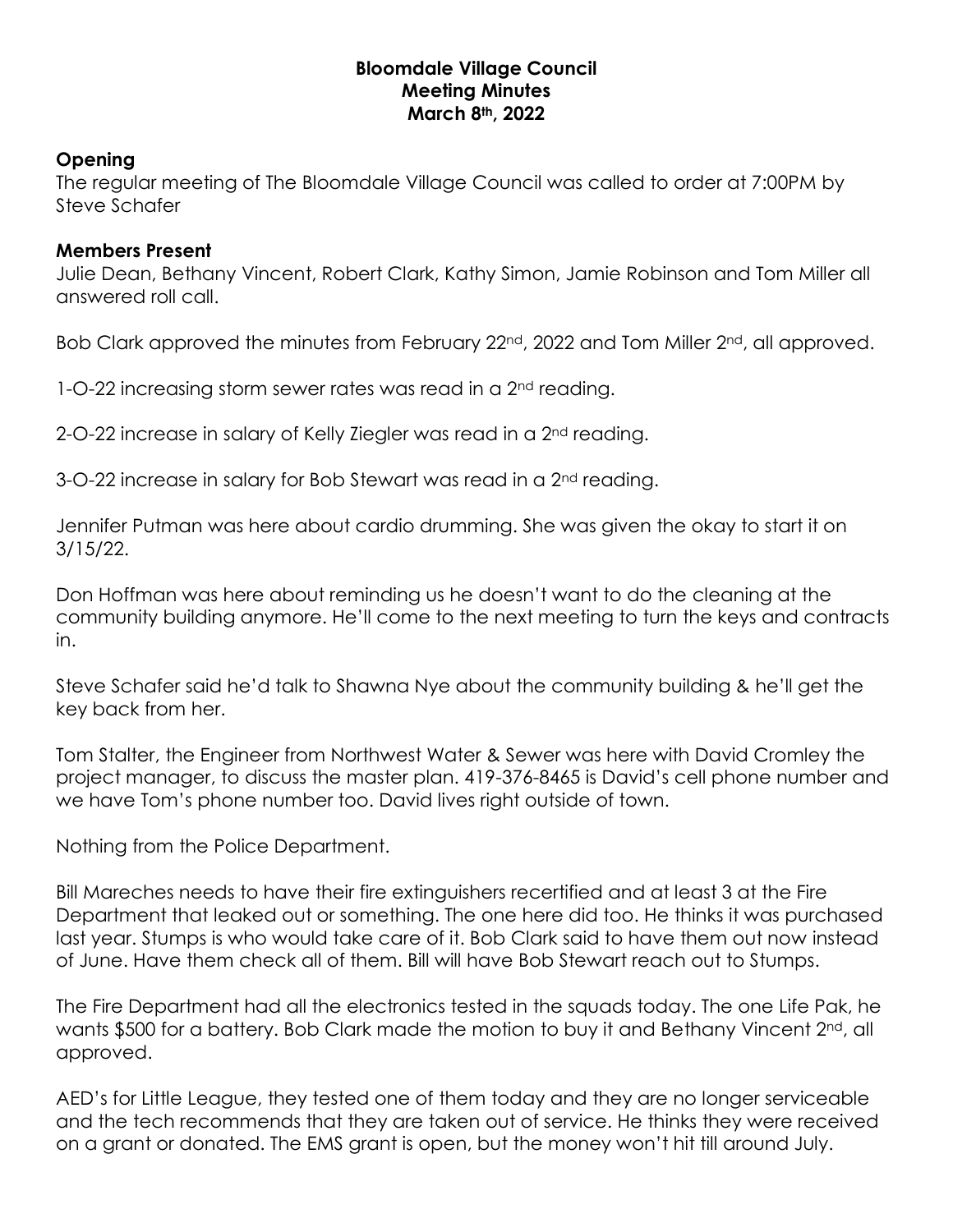AEDgrants.com is open and the Little League can do it. Steve Schafer is the president of Little League and said he'd look into it. The Life Pak model is about \$2,400 a piece. A refurbished one can be \$800 with a 3-year warranty. As of right now, we need 1 but if we can get 2, we'll take 2 per Steve.

The plumbing issues at the Fire Department were taken care of and everything is working fine.

The internet is better at the Fire Department.

Kevin Heban texted Steve if we had any questions to call him because he couldn't be here.

Kathy Simon said she'd call ODOT about SR18.

Tree City USA if someone wants to take that over. Bethany Vincent said she'd take it.

Rory Fitch said if we need part-time help, he'd be willing to help. Mowing, plowing, weed whacking, etc. Weather he can work here or not, is a question for Kevin Heban since he was appointed not elected. Does he need to wait a year?

Morlock Asphalt can do Raliroad Street, Maple Street to Vine as well as over by the Fire Department and habitat houses at the same time if that's what we want. The additional quote to do in front of the Fire Department, Walnut street from N. Maple to end of street \$6,500 and fire department east entrance \$9,373. For Maple Street (Railroad to Vine), an inch and a half, \$37,500 and Fire Department Parking Lot, \$21,750. Total \$75,123 would be the total for the projects per Jamie. To do this we have to accept the bids separately. We have 4 bids.

Bob Clark made a motion to accept the 4 separate bids for Morlock for street repairs. Tom Miller 2<sup>nd</sup>, all approved.

And on that note Jim Palmer Excavating, Inc. recommends we keep one drain in case we have to jet rod. He'll redo the other one while he's there. When he cuts that out, Morlock can do asphalt or ODOT said they'll pave thru town this year but didn't a date. Should be done by 9/2/2022. Should start by 5/2/2022. If we have ODOT do the asphalt, it'd be an additional cost. For Palmer's it'd be \$15,247.94 without the patch. Bob Clark made a motion to do the 2<sup>nd</sup> option of \$15,247.94 with Jim Palmer and Kathy Simon 2<sup>nd</sup>, all approved.

\$3,642 and \$500 more for the door with the window. Bob Clark made a motion to go with it and Tom Miller 2<sup>nd</sup>, all approved.

Steve talked to Bob Stewart about the plow, and he got with Kalida Truck. They put \$800 to replace the blades. Kalida Truck said they could do a refurbished on the whole thing for \$888. Once the snow is gone, Bob Clark will drive him after he drops it off. Bob Clark made a motion to repair it and Kathy Simon 2nd, all approved.

The next installment of the American Rescue Money should be coming. We will put the money towards the storm sewers or even AEDs.